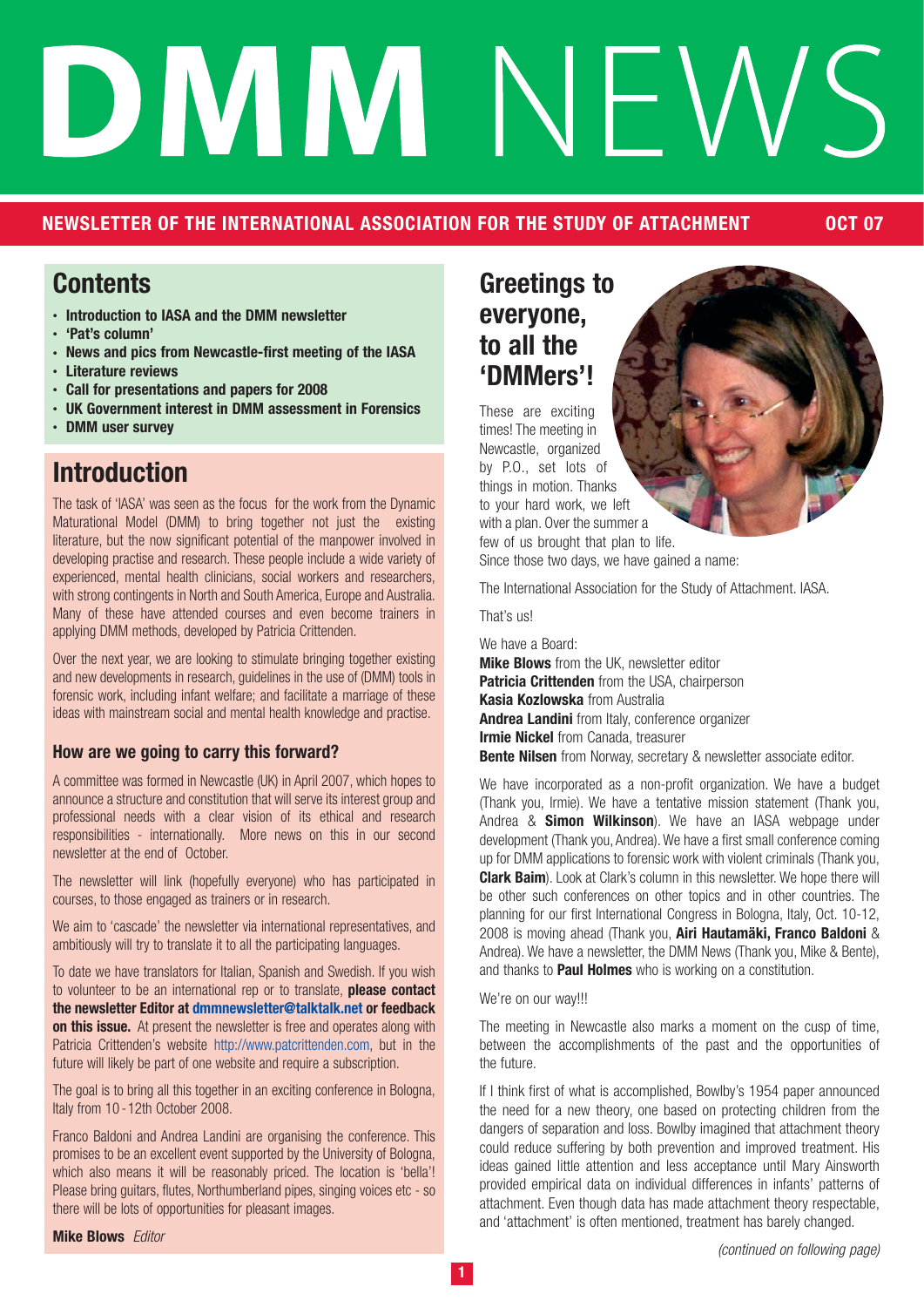Now, after a half century of effort, we have a developmental extension of attachment theory across the lifespan and an expansion of it across the range of adaptation and maladaptation. With these, we face Ainsworth's challenge:

Can we provide sound, replicable data to (1) validate our theory and assessments and (2) shape a more effective, evidence-based approach to treatment?

I can't tell you how special it was to see so many of you in Newcastle. Almost 50 professionals from 20 countries and 4 continents, representing at least 6 disciplines and all the major theories of treatment were represented. With the energy and skills of a group like ours, we have the possibility of fulfilling the dream of transforming the way treatment is conceptualized and delivered. Specifically, our new organization faces the challenges of:

1 Providing sound research that addresses theory, assessment, and application,

- 2 Using empirical findings to continue to develop theory and assessment,
- 3 Applying these to a theory of treatment that can guide social policy and service implementation.

The Dynamic-Maturation Model of Attachment (DMM) offers a way to join theory of adaptation, empirical data, and theory of treatment.

I want to thank each of you for your contribution to this effort to help children and families. Whether you contributed cases that informed theory, or data to test ideas, or experience with treatment, without each of you, the DMM could not exist, nor our IASA.

Finally, I want to invite each of you to become a Founding Member of IASA. Soon you will receive a membership application. Please help us by choosing Founding Member.

I look forward to seeing each of you in Bologna, 2008!

**Pat Crittenden**

## **Newcastle: April 2007**



**Standing (L-R):** Irmie Nickel, Gyrid Gylseth, Judit Bigset, Angela de Mille, Yvette Preston, Raquel Corval, Steve Farnfield, Barbro Linde, Mike Blows, Bente Nilsen, Valerie Ahl, Alison Tooby, Elaine Thomson, Mary Heller, Trina Robson, Patricia Carranza, Franco Baldoni, Paul Holmes, Andrea Landini, Hélène Hètu, Olav Bendiksby, Cecilia Moraga Gutiérrez, Kajsa Lagerkvist, P.O. Svanberg, Nicola Sahhar. **Sitting (L-R):** Kasia Kozlowska, Clark Baim, Simon Wilkinson, Patricia Crittenden, Peder Nørbech, Emilia Sasson, Airi Hautamäki.

## **"Whae ae Hinny" or Greetings from Newcastle!**

When I first heard about Pat's idea for the DMM Planning meeting last April which was combined with clinical seminars, I was quite excited. But my spirits dampened when clear it would be in Britain. Could Britain, the island of conquerors, warm beer and with a traditional inability to cook, become the background for intellectual and personal stimulation? A typical Pat challenge, happily accepted by 35 colleagues from 13 countries.

Newcastle-Upon-Tyne turned out mostly sunny and not too bad, and with names and dialect recalling when Britain was conquered by Vikings.

P. O. (Svanberg) had personally organized a good venue in the university, central to Newcastle. We are thankful to P.O. making it possible for us to use the university facilities.

A surprise photo slide show of the 'DMMers' started the DMM meeting, with Pat telling a unique, very warm personal story about everyone including some absent friends.

Simon Wilkinson (Norway) carefully chaired the schedule, with subsequent presentations providing information about existing research on the application of each of the DMM assessment tools. In particular, Pat's first developed assessment with the most data, the CARE-Index which was

presented by myself. Bente Nilsen (Norway) presented studies about the Preschool Assessment of Attachment (PAA) followed by Kasia Kozlowska (Australia) updating on the new School-age Assessment of Attachment (SAA). Mary Heller (Britain) showed us the AAI data and Andrea Landini (Italy) updated us on the latest teenager's TAAI.

Later, the CARE-Index trainers met for a relaxed dinner. Chinese restaurants are clearly a big import success, maintaining the survival of the British population!

A principal focus of the CARE-Index seminar was the differentiation of the 'active unresponsive' pattern (Ua), the latest addition to the interaction patterns. This pattern is frequently found in formerly depressed adults after treatment with medication. Different video interactions were shown and discussed avidly. There were fascinating interactions between children and their psychotic parents.

There was a typical DMM new challenge. Each trainer selecting exemplar tapes of difficult and passive children, with up to three participants. These were then presented in front of the whole group, and for those of us less used to teaching, it was rather exciting.

The Norwegians typically came in force (Viking habits) with strong ideas and a nose for good shops!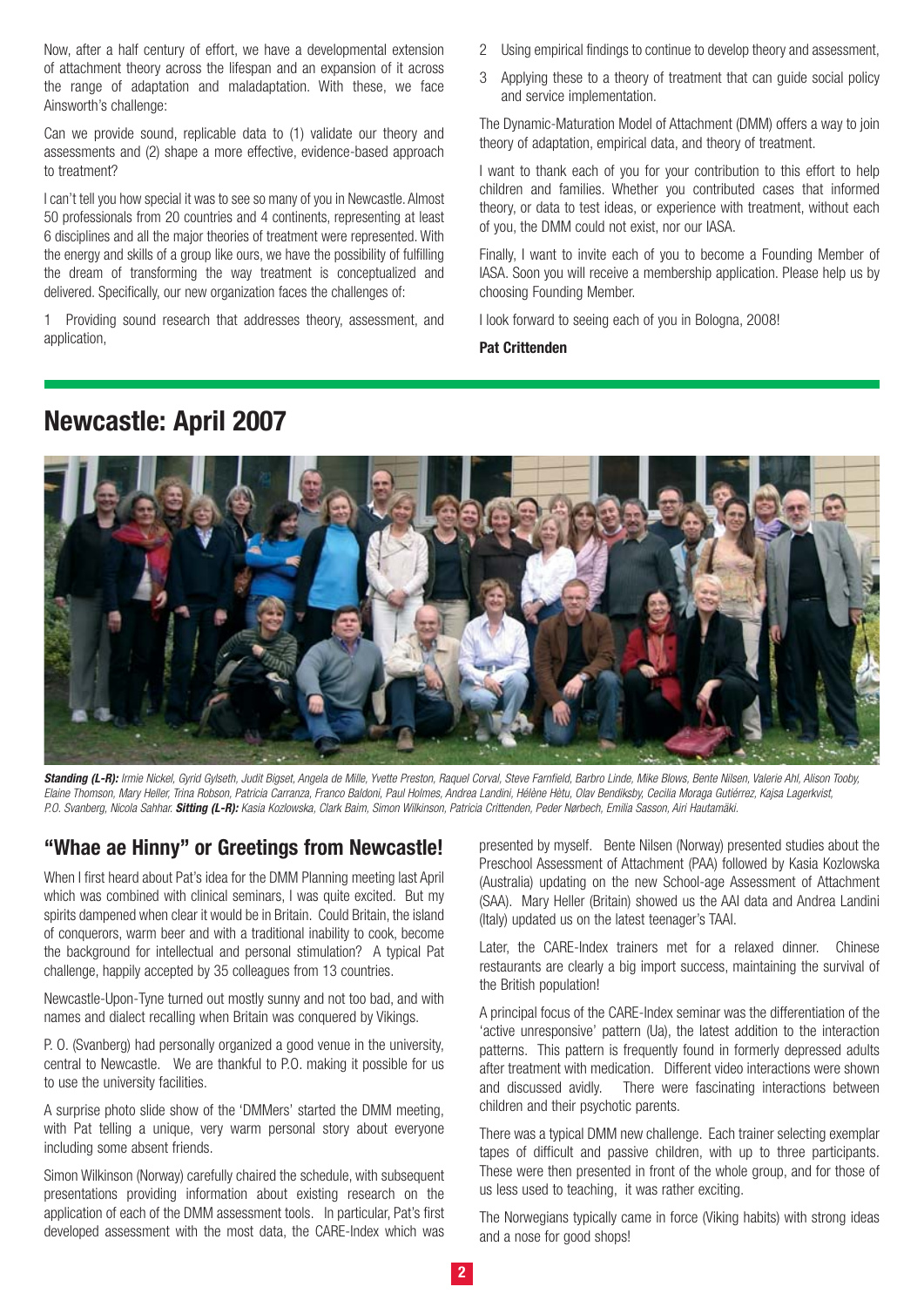More DMMers joined us the next day for a demanding task; to start a society which continues to promote development and influence other people in the field of attachment, psychotherapy, developmental psychology and prevention.

Simon Wilkinson Chaired, and we founded some transitional sub-groups with different goals;

- a) organisation and planning of the first International Conference (Andrea Landini and Franco Baldoni et al),
- b) co-ordination of the conference programme (Airi Hautamäki et al),
- c) conception of a newsletter (Mike Blows as our editor),
- d) legal structure and financing of a society (Paul Holmes et al),
- e) searching areas of agreement and common ground with different types of psychotherapeutic schools (Clark Baim, Bente Nilsen, Gyrid Gylseth, Valerie Ahl, Emilia Sasson et al), and
- f) forensic issues (Peder Nørbech, Olav Bendiksby et al).

A big dinner party at the end of the day was a great opportunity to exchange memories, and become involved in personal exchanges with colleagues and friends from different countries, one only meets during such rare occasions.



Pat expressed her very personal thanks to us, and our chief entertainer, Steve Farnfield, who (on the food theme) provided a menu of DMM attachment dishes, with dry humour and perfect comic timing, (menu on demand from the Ed).



Elaine Thomson, Sally Mitchison and Karen Raine got us singing and Mary Heller gave us 'local' music on her Northumberland pipes.



The last three days were reserved for a clinical AAI seminar, in which interviews especially of severe psychopathology like Borderline Personality Disorder were coded and classified. Pat presented a series of DMM based, AAI derived diagnoses of importance for the system and for therapeutic considerations.



All in all, it was an inspiring week. I hope we will meet again. Our designated venue for our first congress will be in Italy, Bologna (10th - 12th October 2008). Intellectual and personal stimulation will become blended with culinary perfection and will provide a hopefully secure base for our plans and aims.

"Auf Wiedersehen Pet" as they say in Geordie land!

See you in Bologna!

**Nicola Sahhar**

## **IASA Aims & Objectives**

The International Association for the Study of Attachment (IASA) aims to foster the development of theory and research that will reduce the suffering and facilitate the adaptation of individuals, families and groups of people who have been or are exposed to adversity, with a special attention for those whose own behavior maintains their distress.

The goal is to seek and promote theoretically meaningful and testable integrations of treatment methods to generate a meta-model of treatment that is systemic, developmental, transactional, and evolutionary. To address this purpose, the association finds a useful basis in the DynamicMaturational Model (DMM). This model addresses the complexity of human experience from infancy to adulthood. The DMM seeks to create a testable framework of constructs and hypotheses that has the potential to maximize communication among both biological, psychological, and social researchers and also mental health, social work and law practitioners.

#### **Specific activities of IASA:**

#### **To facilitate communication amongst members**

**•** Newsletter, website, reviews of published research, theory, and applications, construction of databases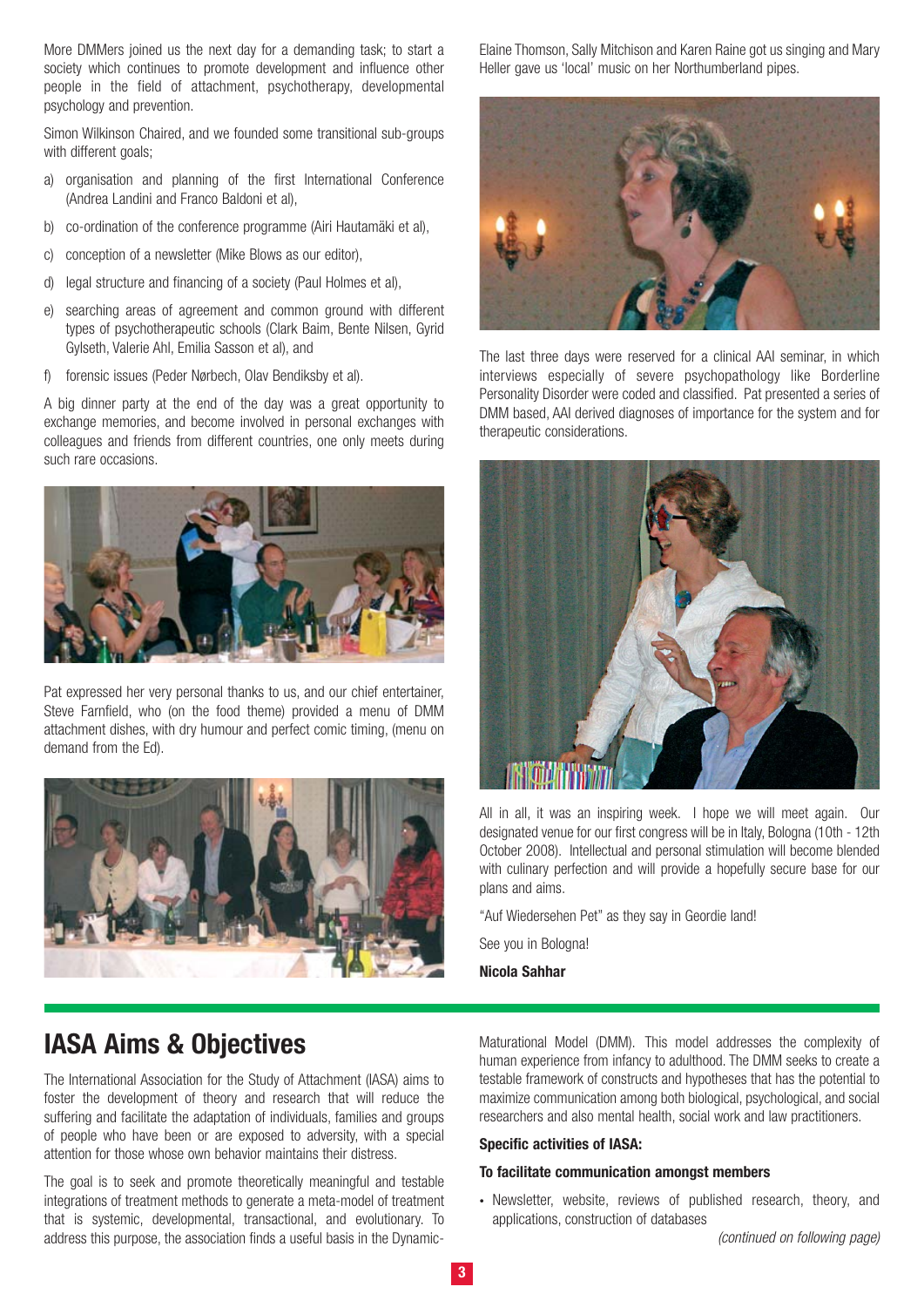#### **To promote DMM thinking and methods**

- **•** Talks, conference presentations, publications
- **•** Reviews, meta-analyses
- **•** Teaching, training, supervision

#### **To foster basic research on development and adaptation**

- **•** Continuing to integrate new theory and empirical results into existing theory (correcting error, increasing precision, expanding into new areas)
- **•** Promoting research on both basic and applied aspects (Research consultation)

# **Announcement & Call for Papers**



## **1st Biennial Conference of the International Association for the Study of Attachment**

#### **University of Bologna, October 10-12, 2008**

**Theme:** The conference is dedicated to the presentation of the DMMmodel, research and clinical work, with a focus on building bridges between theory, research and application. The conference offers possibilities to share knowledge, point out theoretical discrepancies and resolve gaps between theory and practice.

A multi-disciplinary conference for researchers and practitioners:

We invite: researchers, clinicians, practitioners, and students in different fields, who have an interest in and apply the DMM-thinking and methods, to participate in the First IASA Conference 2008. The topics of interest include, for example, the following sub-themes, but are not limited to these:

- **•** Research conducted with the DMM
- **•** Cognitive neurosciences and the DMM
- **•** Successful treatment strategies
- **•** Building an integrative theory of treatment with the help of DMM.

Keynote addresses will be invited, together with round-table discussions and invited symposia. It is our pleasure to invite you to participate in the First International Congress of IASA, 2008 by submitting an abstract of your presentation.

**Individual papers and posters:** The proposal should include title of the paper, author's name, mailing address and email address and a 300-500 abstract on the presentation. The format of the individual papers and posters includes:

#### **To foster research on interventions and treatment**

- **•** Research on existing treatments and techniques, informed by DMM (with a specific focus on interpersonal processes in treatment, including therapist contributions)
- **•** Production of new (testable) theory on integrated treatments

### **To influence treatment and social policies**

- **•** Social policies
- **•** Organization of services for treatment and prevention
- **•** Clinical treatment
- **•** Scientific presentations
- **•** Project presentations
- **•** Case presentations, with video or discourse material and follow-up or outcome evidence
- **•** Works in progress.

**Proposal form:** Each proposal should list the following: Title, authors, topic, hypotheses, subjects, measures, results, implications for theory or practice. A second form of the proposal should omit the authors name (for blind review).

The proposals must be written in English. All proposals will be reviewed.

One research workshop will focus on beginning proposals, how to translate clinical ideas into research designs with the aim of assisting new researchers.

#### **More information:** airi.hautamaki@helsinki.fi

**Submission deadline:** January 31, 2008 to Airi Hautamäki: airi.hautamaki@helsinki.fi

All presenters must be registered at the conference.

#### **Organizers:**

The International Association for the Study of Attachment

In collaboration with the Department of Psychology, University of Bologna.

#### **Other events:**

Simon Wilkinson: simon.wilkinson@tele2.no is hoping to present at the iacapap conference in Istanbul, Turkey (30/4/08 - 3/5/08) www.iacapap.2008.org If anyone would like to join him for an introduction to Bologna at this conference please mail him.

#### **DMM Course News (Full schedule for 07-08 on web page patcrittenden.com)**

Steve Farnfield steve.farnfield@ntlworld.com is coordinating the SAA and forensic AAI meeting in September in Portsmouth, UK.

For those in N. America; Attachment, Psychopathology and Adaptation is coming to Canada: 3-5/3/08 and 15,16/4/08. Contact Irmie via aulneau.attachment@shaw.ca

The Teenager AAI course has been moved to Barrow-in-Furness, England for November 08. Contact trinarobson@hotmail.com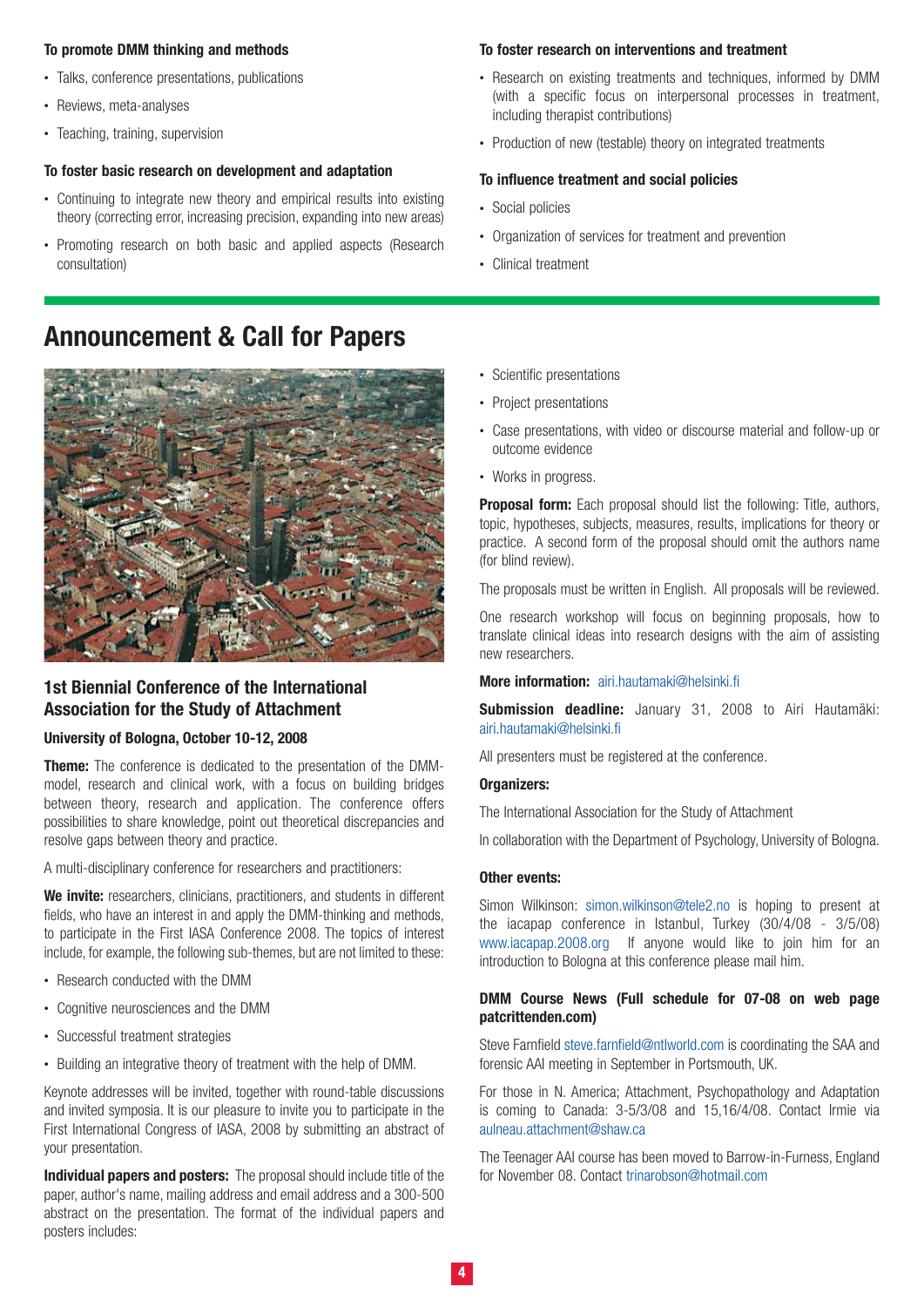# **'Digging' around in the literature**



time fully appraise ideas within the current attachment paradigm.

Lurtz WJ, Hock E & Kang MJ. Children's communication about distressing events: the role of emotional openness and psychological attributes of family members. American Journal of Orthopsychiatry, 77, 86-94. 2007

This post '9/11' study compares historical communication as reported in dyads as well as with spouses, with their responses to the terrorist attack. It adds to papers in the 1990's by Dollinger SJ who attempted a qualitative snapshot of dyadic communication responses following a lightning strike on a school. The paper illustrates exploration of issues well known to those familiar with DMM, whilst not necessarily aware of it.

Knowledge of significant long term studies reporting outcomes are also key to placing and promoting DMM insights into the mainstream eg, from the National Institute of Child Health and Human development (NICHD), a paper discusses mechanisms linking early care experience and 'centre care' with teach-reported externalising problems at 15 years:

Belsky J, Vandell DL, Burchinal M, et al. The NICHD Early Child Care Research Network . Are there long-term effects of early child care? Child Development, 78, 681-701, 2007.

As DMM highlights that there is no one-to-one connection between symptoms or behaviour and attachment classification, we do not expect the same treatment approach to be applicable to all patients with the same diagnosis! Note, the paper by Joyce PR, McKenzie JM, Carter JD, et al. Temperament, character and personality disorders as predictors of response to interpersonal psychotherapy and cognitive-behavioural therapy for depression. British Journal of Psychiatry, 190, 503-508. 2007.

Similarly a call from London urging for 'testing of possible cognitive processing mediation effects' in Rutter M, Kim-Cohen J, & Maughan B. Continuities and discontinuities in psychopathology between childhood and adult life. Journal of Child Psychology and Psychiatry, 47, 276-295. 2006

I invite you to feedback on these or current seminal papers in order to shape this column and meet our needs better.

Don't forget to try http://scholar.google.com Try replacing .com with your national code, .no for Norway, .se for Sweden, etc.

Happy hunting.

**Simon Wilkinson** Oslo

## **Conference on the Uses of the DMM in UK Prisons**



A first-of-its-kind conference on the potential uses of the Dynamic Maturational Model (DMM) in UK prisons will take place in Portsmouth, England on Monday, 1st October 2007. The conference aims to explore the usefulness of the DMM for rehabilitative work in the prison and probation services.

The day conference is being organised and hosted by Professor Graham Towl, Chief Psychologist for the UK Ministry of Justice, who has oversight and responsibility for psychological services provided by the UK prisons and probation services. The co-convenor and primary facilitator of the conference will be Dr. Patricia Crittenden, Developmental Psychopathologist, Family Relations Institute, Florida and developer of the DMM.

#### **DMM assessment in Forensics Portsmouth, September 2007**

The conference will aim to (a) explore and examine current applications of attachment theory - including the DMM - in UK prisons. (b) promote research and development into the uses of attachment theory and the DMM model in UK forensic settings.

Up to 30 specialists in forensic work from a range of disciplines including psychology, psychotherapy, psychiatry, social work and counselling will be participating, including specialists attending Dr Crittenden's advanced Forensic-Adult Attachment Interview (AAI) seminar being held concurrently.

While there has not yet been a systematic research project on the use of the DMM in UK prisons, a number of practitioners who have attended Dr. Crittenden's courses have used the model in their clinical work in prisons and have found it a useful framework and guide to treatment. There are also many practitioners who draw on attachment theory in their clinical work, although this may not include an awareness of the DMM model.

Also attending the conference will be managers and heads of a variety of prison rehabilitation programmes from England, Wales and Northern Ireland. The conference is in part intended to articulate what the DMM has to offer prisons that existing approaches do not.

Significant topics will include; attachment and female offenders, adults who commit violent offences or sexual offences, and offenders within high security prisons.

#### **The day is scheduled to include:**

- **•** An overview of the DMM and research methodology.
- **•** An overview of existing prison-based interventions, considered in the light of the DMM.
- **•** Uses of the DMM in prisons: current practice.
- **•** Practice developments/pilot studies.
- **•** Research and development opportunities.